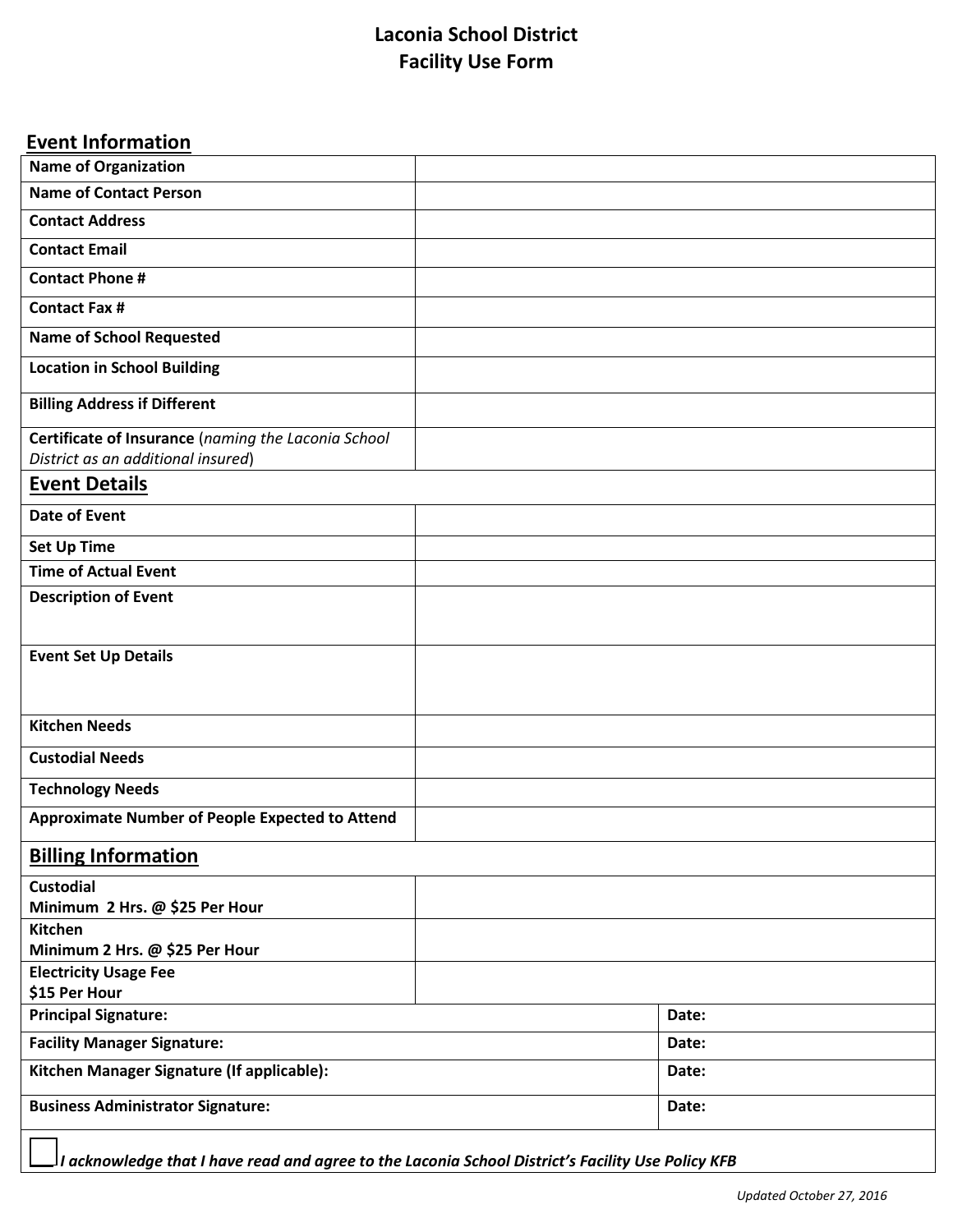#### **COMMUNITY USE OF SCHOOL FACILITIES**

The Laconia School Board believes that such school facilities should serve the community for educational, recreational, and/or cultural activities. It is the Board's policy that District buildings and facilities should be available to the community when not in use for school activities, as described by the following guidelines to govern short term use of school facilities. Groups desiring recurring continuous use shall develop a contracted agreement with the District.

Groups using the facilities will be assessed appropriate fees to use the facility/grounds as determined by the fee schedule. The Board will require the renting organization to assume all liability for injury or damage to individuals or property and to indemnify and hold harmless the School Board, District, and its employees from any loss or damage. The renting organization will observe all federal, state, and local regulations including District policies. This applies to both building and grounds overseen by the District.

#### **REGULATIONS GOVERNING COMMUNITY USE OF SCHOOL FACILITIES**

The Laconia School District will not make any facility available for any use that is inconsistent with the educational function of the school or that involves the use or display of inherently dangerous items.

- 1. All applications must be made in writing addressed to the Building Principal.
- 2. Pending or pre-confirmation reservations by telephone will not be accepted.
- 3. Only such facilities as have been recorded on the application shall be made available to the renter.
- 4. The renter shall provide any necessary police and fire protection as determined by the building Principal in consultation with the Laconia Police at the renters expense.
- 5. Auditoriums and gymnasiums shall not be made available for preparation and set-up prior to 4:30 PM on school days.
- 6. Arrangements must be made in advance with the office of the Building Principal if preparations are to be made earlier than the day of the event.
- 7. Anyone considering the possibility of renting an auditorium, gymnasium, or cafeteria and who wishes to enter the building to take measurements or survey other arrangements, shall make prior arrangements and schedule a time with the Principal (or his/her designee).
- 8. No decorations shall be attached to the walls, ceilings, or stage drapes in any manner whatsoever, except by special permission of the head custodian.
- 9. There shall be no smoking in any facility or on School District grounds.
- 10. There shall be no serving of intoxicating beverages of any kind in the building or on grounds.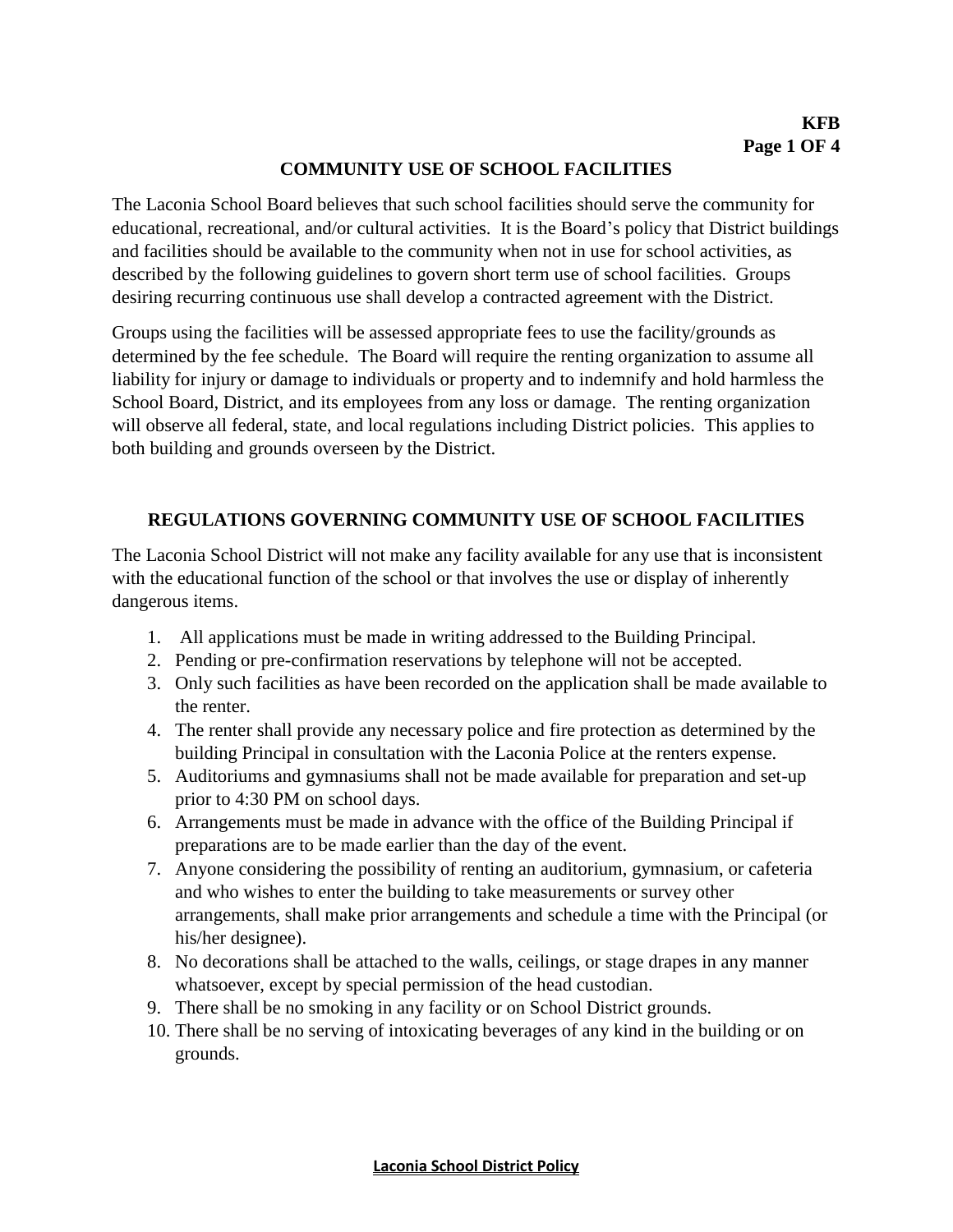- 11. There shall be no refreshments sold or consumed on the premises, except in areas designated by the Building Principal.
- 12. With respect to the auditorium, there shall be no changes in lighting arrangements, unless permission has been granted by the head custodian (maintenance director). Access to the control board shall be limited to an appropriately trained person and contingent upon the approval of the Building Principal.
- 13. Persons or organizations renting gymnasiums or auditoriums shall clear them of their equipment by 7:30 AM the following day  $-$  if the day following is a school day or by noon (12:00 PM) if the day following is not a school day. They shall be held responsible for any damage to school property. Additional custodial charges may be incurred if a custodian is assigned to supervise the clearing away on the following day.
- 14. A District Food Service employee is required to be on duty to supervise the kitchen area if equipment in this area is to be used (i.e. stove, dishwasher).
- 15. The renter, beginning one half-hour prior to arrival time, will incur extra charges/technical fees. This fee will also apply to clean-up/breakdown work completed after departure time.
- 16. All charges will be forwarded to the Laconia School District Office (SAU #30) within thirty days. Organizations will be billed directly with remittance going directly to the SAU office. Payments should not be made directly to employees.
- 17. The Laconia School District shall be named as "additional insured" under the policy. Before the contract will be considered valid, it must be signed by the building administrator and a representative from the sponsoring agency. Proof of liability insurance must accompany the contract in order for the contract to be binding. All groups using the Laconia School District facilities will be held responsible for all damages incurred during the facility use time.
- 18. Private promoters must pay fees five days in advance of the event, and in case of cancellation after payment of fee, 25% of that fee will be retained.
- 19. When there are two events held, one in the afternoon and one in the evening, a separate fee will be charged for each event.
- 20. The number of school personnel and police to be assigned to each event is at the discretion of the Building Principal in consultation with the Laconia Police Department and shall be so stated in writing to the lessee.
- 21. Special consideration and exceptions to these articles are at the discretion of the School Board.

### **FEE SCHEDULE**

Categories:

- A. Branches of Laconia municipal government and Laconia schools (no charge).
- B. Community and established Youth Organizations i.e., scouts, youth sports, musical, and theatrical, etc. (no charge if held during a time when the school is open).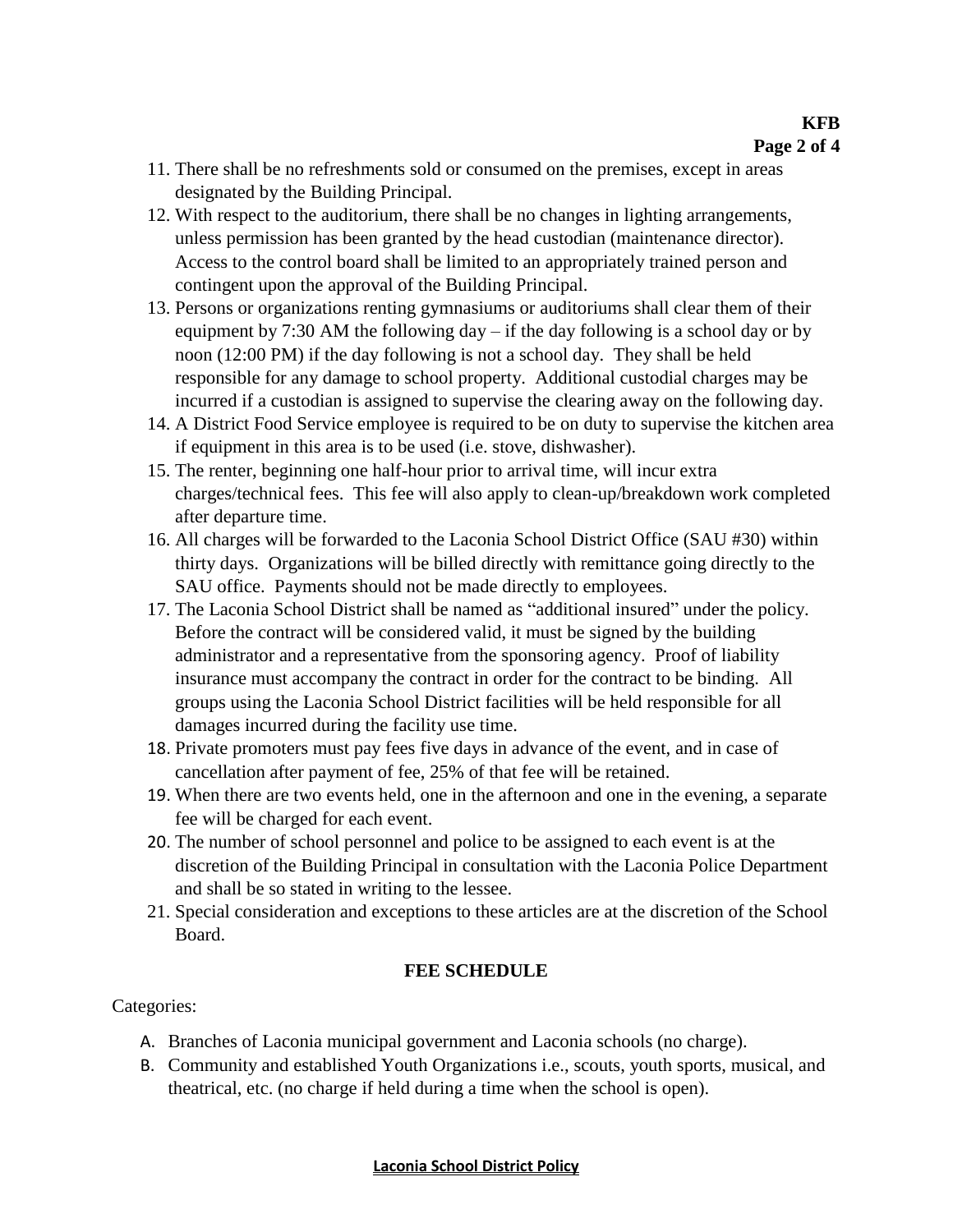- C. Local groups including religious, cultural, fraternal, patriotic, political, service and duly established charitable organizations where no admission is charged and/or no other profit-making activity is engaged in (no charge if held during time when the school is open. Level D when activity requires custodians).
- D. Organizations which are cultural in nature and which have School District approval for on-going use of the facility i.e., for profit theater, musicals, speakers, singing groups etc.
- E. Profit making activity where admission is charged and sponsored by or part of one of the groups identified in Categories B or C.
- F. Private promoters receiving a percentage of the profit and sponsored by or part of one of the groups in Categories B, C & D.
- G. Private promoters for their own exclusive profit.
- H. Group B (when applicable) and  $C G$  must pay utilities and custodial charges.

| <b>SCHOOL</b><br><b>FACILITY</b> | A/B/C | D     | $E^*$ | $F^*$ | $G^*$ | <b>Utilities</b><br><b>Charged Per</b><br>Hour |
|----------------------------------|-------|-------|-------|-------|-------|------------------------------------------------|
| <b>AUDITORIUM</b>                | N/C   | \$150 | \$300 | \$400 | \$500 | \$15.00                                        |
| <b>GYMNASIUM</b>                 | N/C   | \$150 | \$300 | \$400 | \$500 | \$15.00                                        |
| <b>CAFETERIA</b>                 | N/C   | \$75  | \$125 | \$200 | \$325 | \$15.00                                        |
| <b>KITCHEN</b>                   | N/C   | \$60  | \$100 | \$150 | \$200 | \$15.00                                        |
| <b>AUDITORIUM</b>                | N/C   | \$30  | \$100 | \$123 | \$150 | \$15.00                                        |
| <b>REHEARSALS</b>                |       |       |       |       |       |                                                |
| <b>LECTURE ROOMS</b>             | N/C   | \$50  | \$100 | \$150 | \$200 | \$15.00                                        |
| <b>CLASSROOM (PER</b>            | N/C   | \$15  | \$30  | \$45  | \$60  | \$15.00                                        |
| ROOM)                            |       |       |       |       |       |                                                |
| <b>LOCKER ROOM</b>               | N/C   | \$15  | \$30  | \$45  | \$60  | \$15.00                                        |

\*Rate may be adjusted in specific cases by the Laconia School Board.

EXTRA FEES/CHARGES (Apply to Categories C-G):

- Custodial Fees: \$25 per hour, per custodian (minimum of 2 hours)
- Food Service Employees: \$25 per hour, per employee (minimum of 2 hours)
- Public Address System: \$25 per event/performance, for a maximum of \$60
- Pianos: \$25 per piano, per event/performance
- Facility fees are a daily rate.

### TECHNICAL ASSISTANCE FEE (Apply to Categories A-G):

- \$25 per hour, per technical director (minimum of 2 hours)
- \$10 per hour for student assistant (minimum of 2 hours)

#### **Laconia School District Policy**